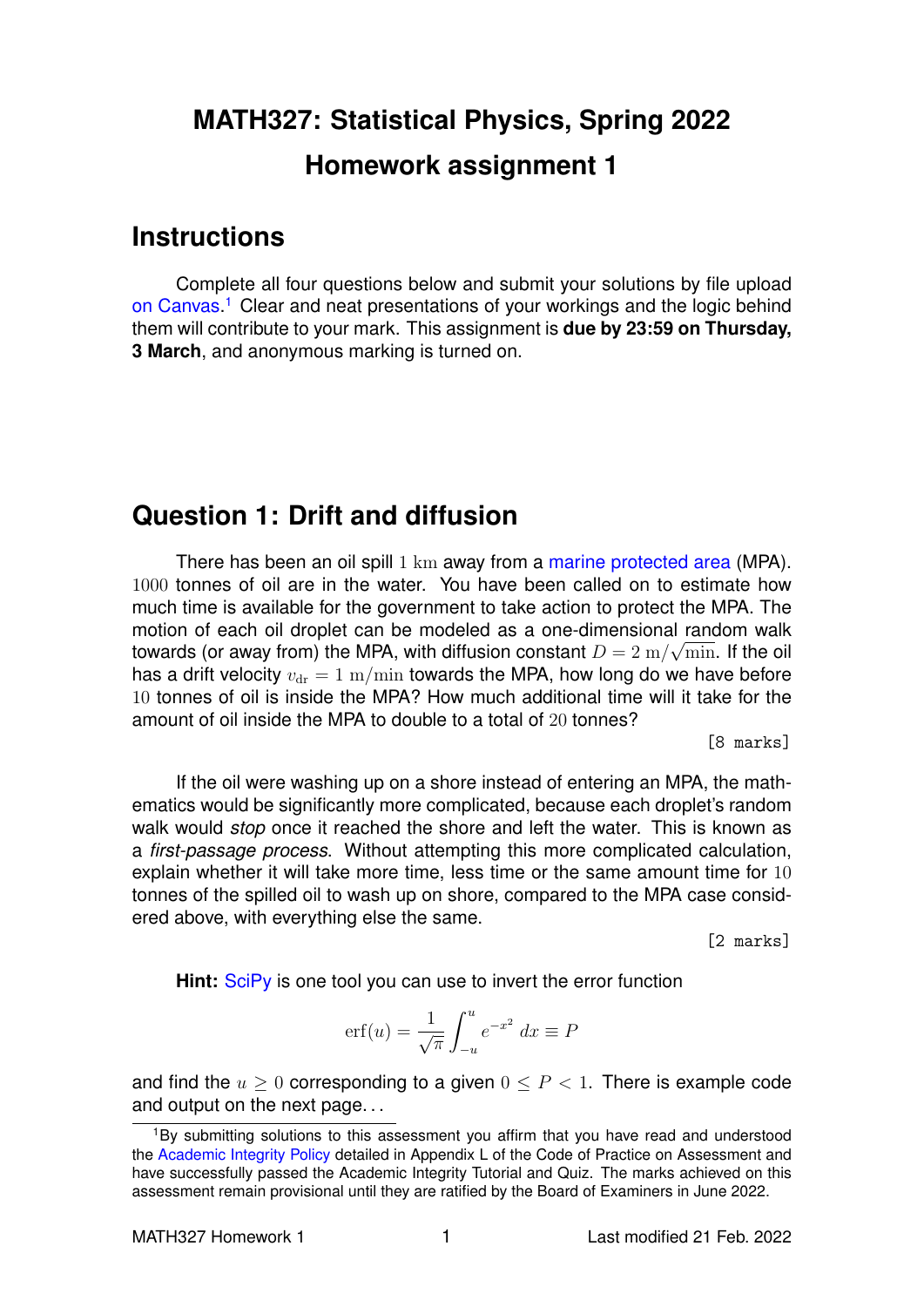```
>>> import math
>>> from scipy import special
>>>
>>> sigmas = [0.682689492, 0.954499736, 0.997300204, \
... 0.999936656, 0.999999427]
>>> for P in sigmas:
\ldots u = special.erfinv(P)
\ldots n = round(u * math.sqrt(2.0))
... print("u = %.4f for P = %.7f ($d$ sigma)" % (u, P, n))u = 0.7071 for P=0.6826895 (1 sigma)
u = 1.4142 for P=0.9544997 (2 sigma)
u = 2.1213 for P=0.9973002 (3 sigma)
u = 2.8284 for P=0.9999367 (4 sigma)
u = 3.5356 for P=0.9999994 (5 sigma)
```
### **Question 2: Negative temperature**

Consider a system of  $N$  distinguishable particles in which the energy of each particle can assume only two distinct values, 0 and  $\varepsilon$ . Denote by  $n_0$  the number of particles that have energy 0, and by  $n_1 = N - n_0$  the number of particles have energy  $\varepsilon$ . Assume both  $n_0 \gg 1$  and  $n_1 \gg 1$ .

Suppose the system is isolated and governed by the micro-canonical ensemble with conserved total energy E. Approximating  $\log(n!) \approx n \log n - n$ , what is the entropy of the system in terms of N, E and  $\varepsilon$ ?

[4 marks]

What is the temperature T of the system in terms of N, E and  $\varepsilon$ ? Show that  $T$  can be negative.

[4 marks]

What happens when a system of negative temperature is brought into thermal contact with a system of positive temperature?

[4 marks]

MATH327 Homework 1 2 2 Last modified 21 Feb. 2022